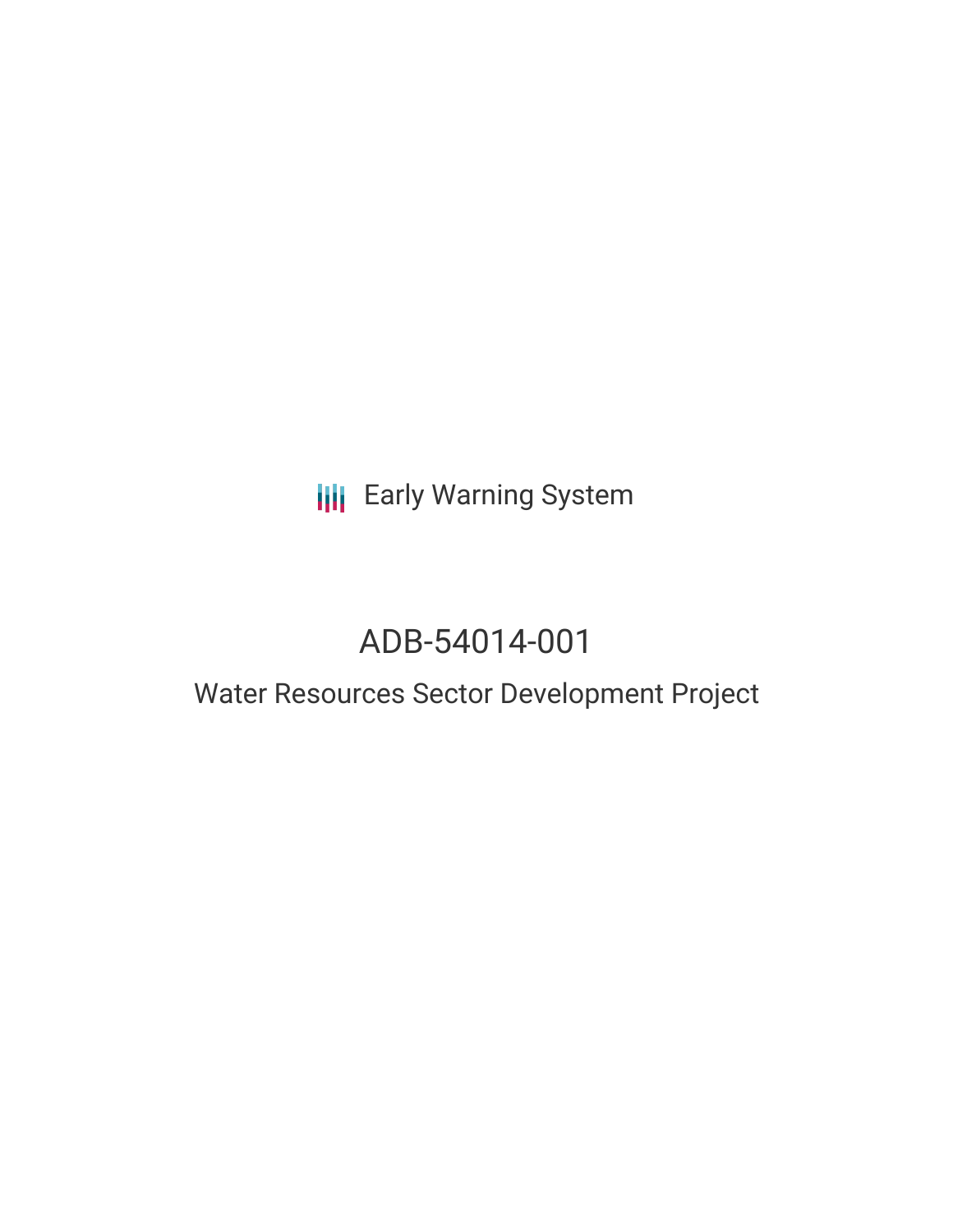

#### **Quick Facts**

| <b>Countries</b>               | Georgia                                                        |
|--------------------------------|----------------------------------------------------------------|
| <b>Financial Institutions</b>  | Asian Development Bank (ADB)                                   |
| <b>Status</b>                  | Proposed                                                       |
| <b>Bank Risk Rating</b>        | B                                                              |
| <b>Borrower</b>                | Georgia - Ministry of Environmental Protection and Agriculture |
| <b>Sectors</b>                 | Agriculture and Forestry, Infrastructure, Water and Sanitation |
| Investment Type(s)             | Loan                                                           |
| <b>Investment Amount (USD)</b> | $$50.00$ million                                               |
| <b>Loan Amount (USD)</b>       | \$50.00 million                                                |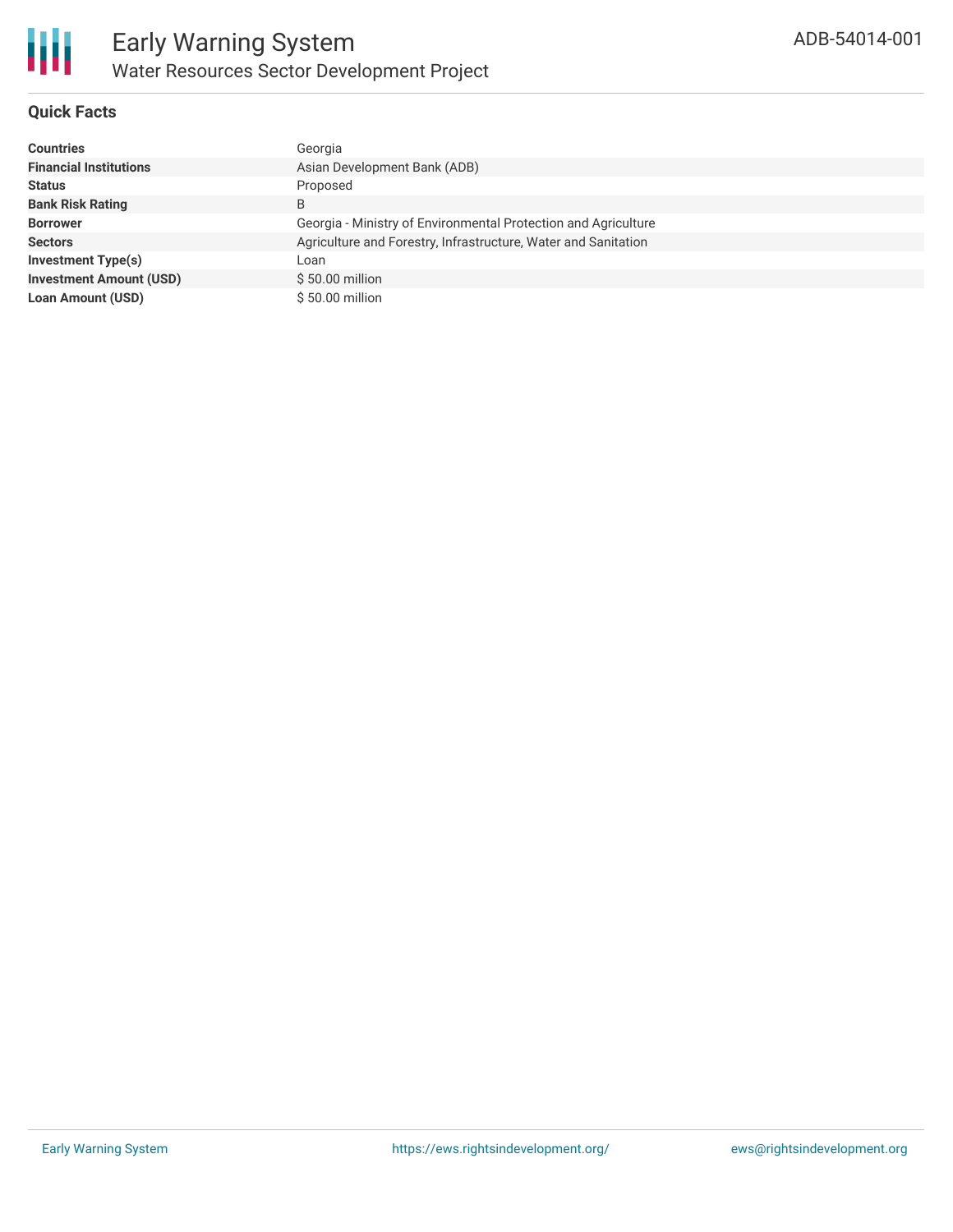

#### **Project Description**

According to the Bank's website, the project provides finances to the Ministry of Environmental Protection and Agriculture to fund modernization of irrigation schemes and development of innovative agriculture production systems.

#### Institutional enhancement

(i) strengthening the local implementation regulations and arrangements of the 2019 Law of Georgia on Water User Organizations and the 2019 Law of Georgia on Agricultural Land Ownership; (ii) reforming the state-owned enterprise, Georgian Amelioration, to transform it into a more accountable and transparent bulk water supply organization; (iii) improving reservoir management and water resources allocation; and (iv) improving approval and application processes for new irrigation tariffs

#### Modernization of irrigation schemes

(i) modernizing the Kvemo Samgori left main canal and (ii) modernizing the Tbisi-Kumisi irrigation system.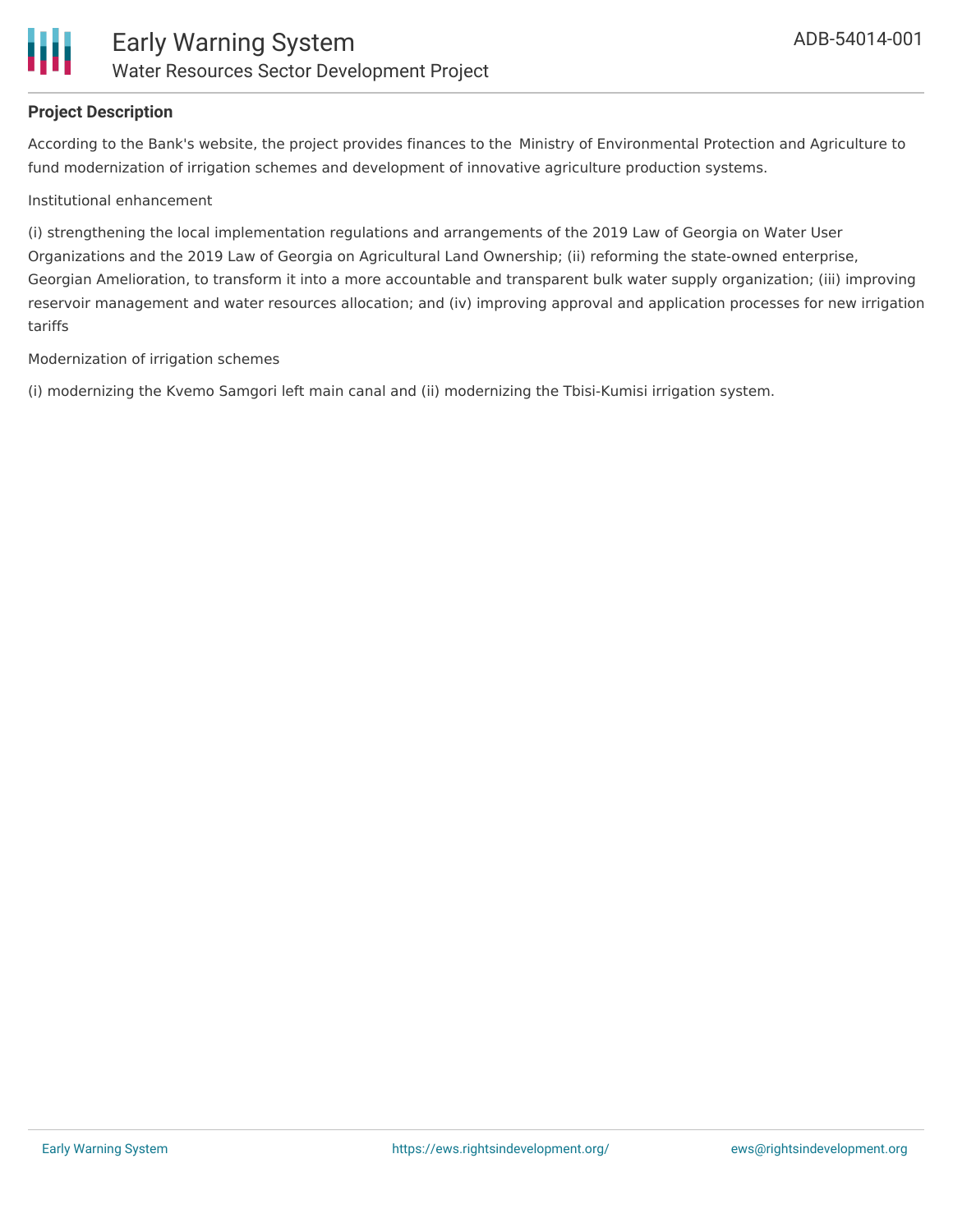

#### **Investment Description**

Asian Development Bank (ADB)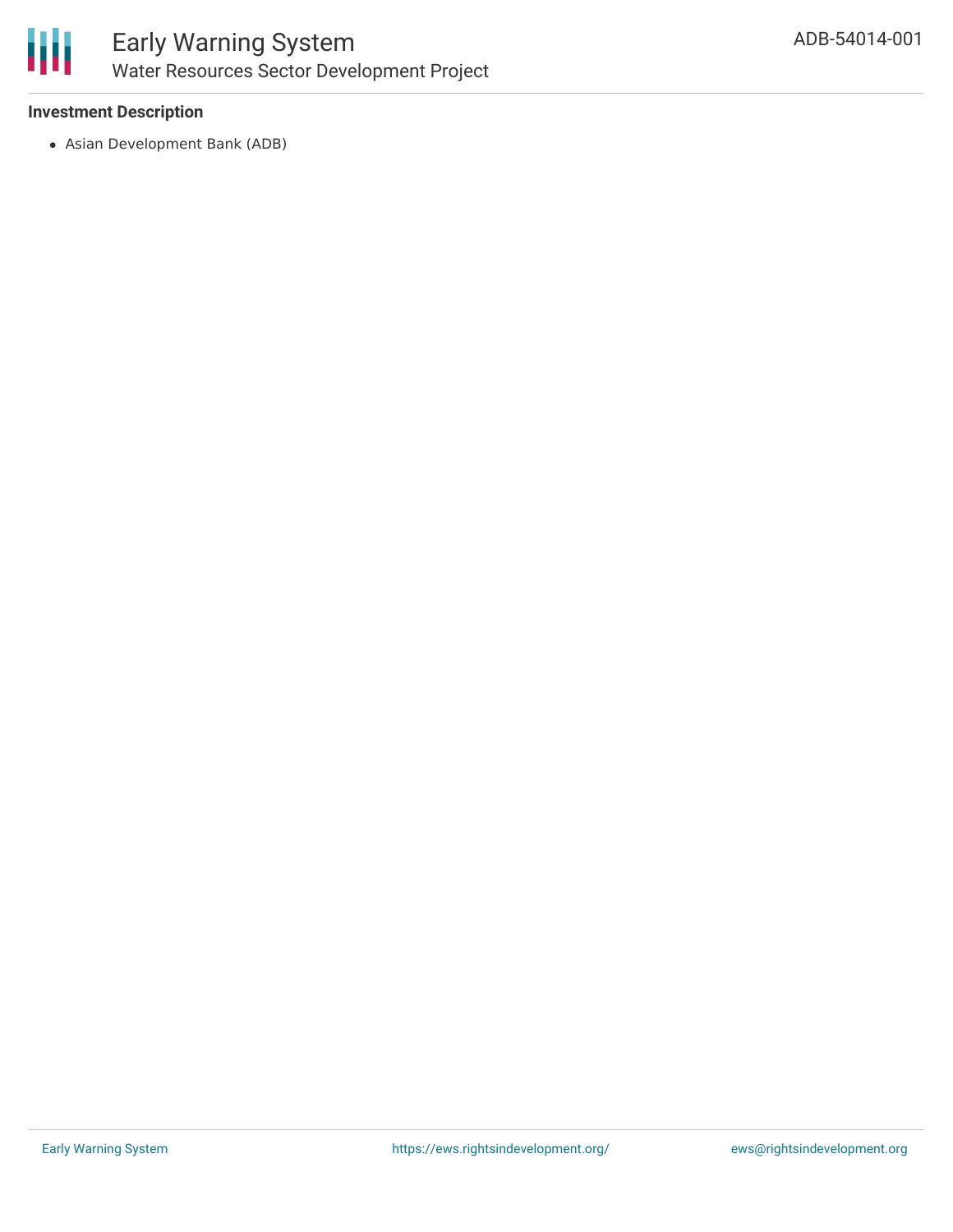#### **Contact Information**

PROJECT CONTACT INFORMATION

Ministry of Environmental Protection and Agriculture (MEPA) 6 Marshal Gelovani Avenue, 0159, Tbilisi, Georgia

#### ACCESS TO INFORMATION

You can submit an information request for project information at: https://www.adb.org/forms/request-information-form

ADB has a two-stage appeals process for requesters who believe that ADB has denied their request for information in violation of its Access to Information Policy. You can learn more about filing an appeal at: https://www.adb.org/site/disclosure/appeals

#### ACCOUNTABILITY MECHANISM OF ADB

The Accountability Mechanism is an independent complaint mechanism and fact-finding body for people who believe they are likely to be, or have been, adversely affected by an Asian Development Bank-financed project. If you submit a complaint to the Accountability Mechanism, they may investigate to assess whether the Asian Development Bank is following its own policies and procedures for preventing harm to people or the environment. You can learn more about the Accountability Mechanism and how to file a complaint at: http://www.adb.org/site/accountability-mechanism/main.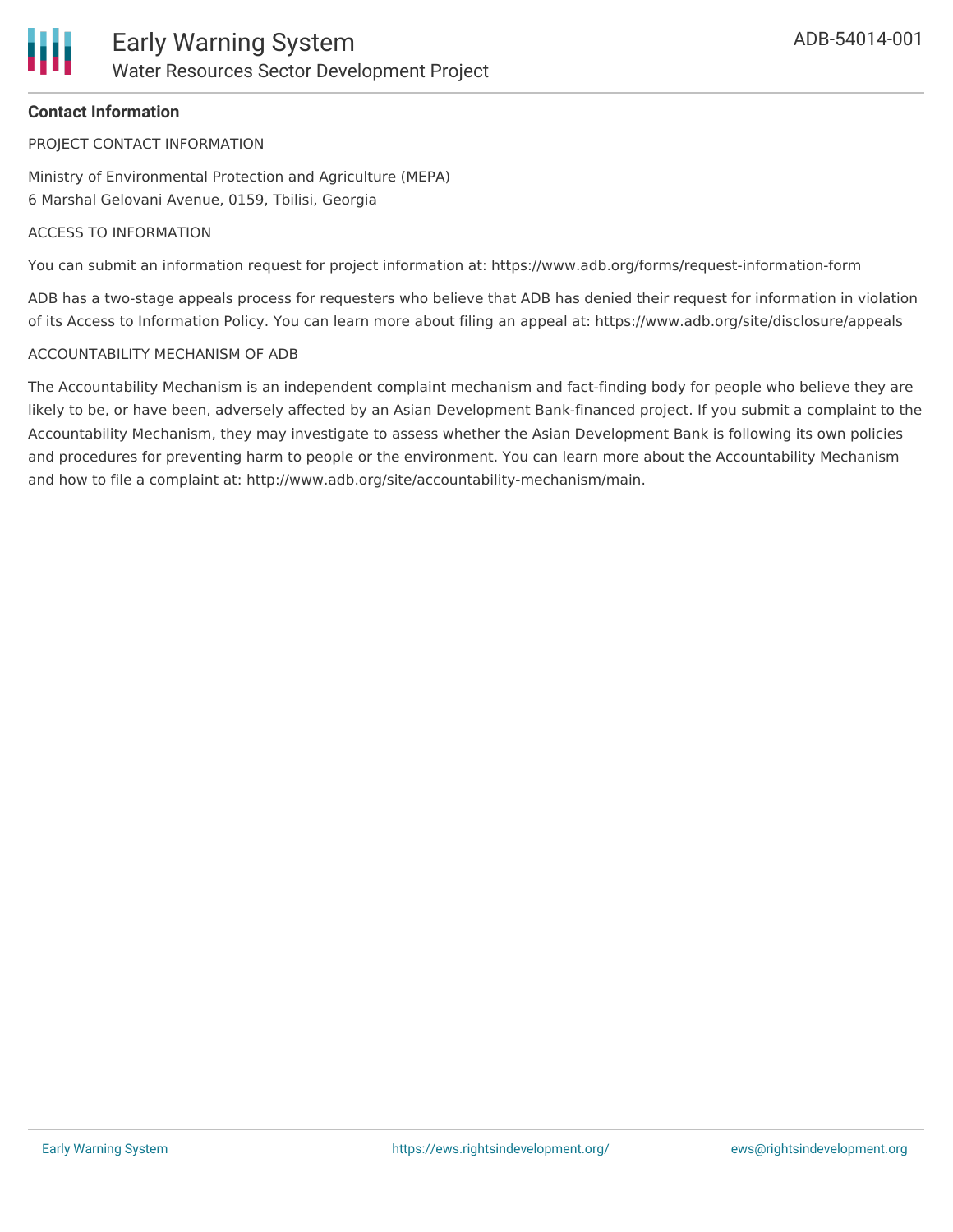

#### **Bank Documents**

- [Concept](https://www.adb.org/sites/default/files/project-documents/54014/54014-001-cp-en.pdf) Paper
	- Initial Poverty and Social [Analysis](https://www.adb.org/sites/default/files/project-documents/54014/54014-001-ipsa-en.pdf)
	- Project [Disclosure](https://www.adb.org/printpdf/projects/54014-001/main) PDF